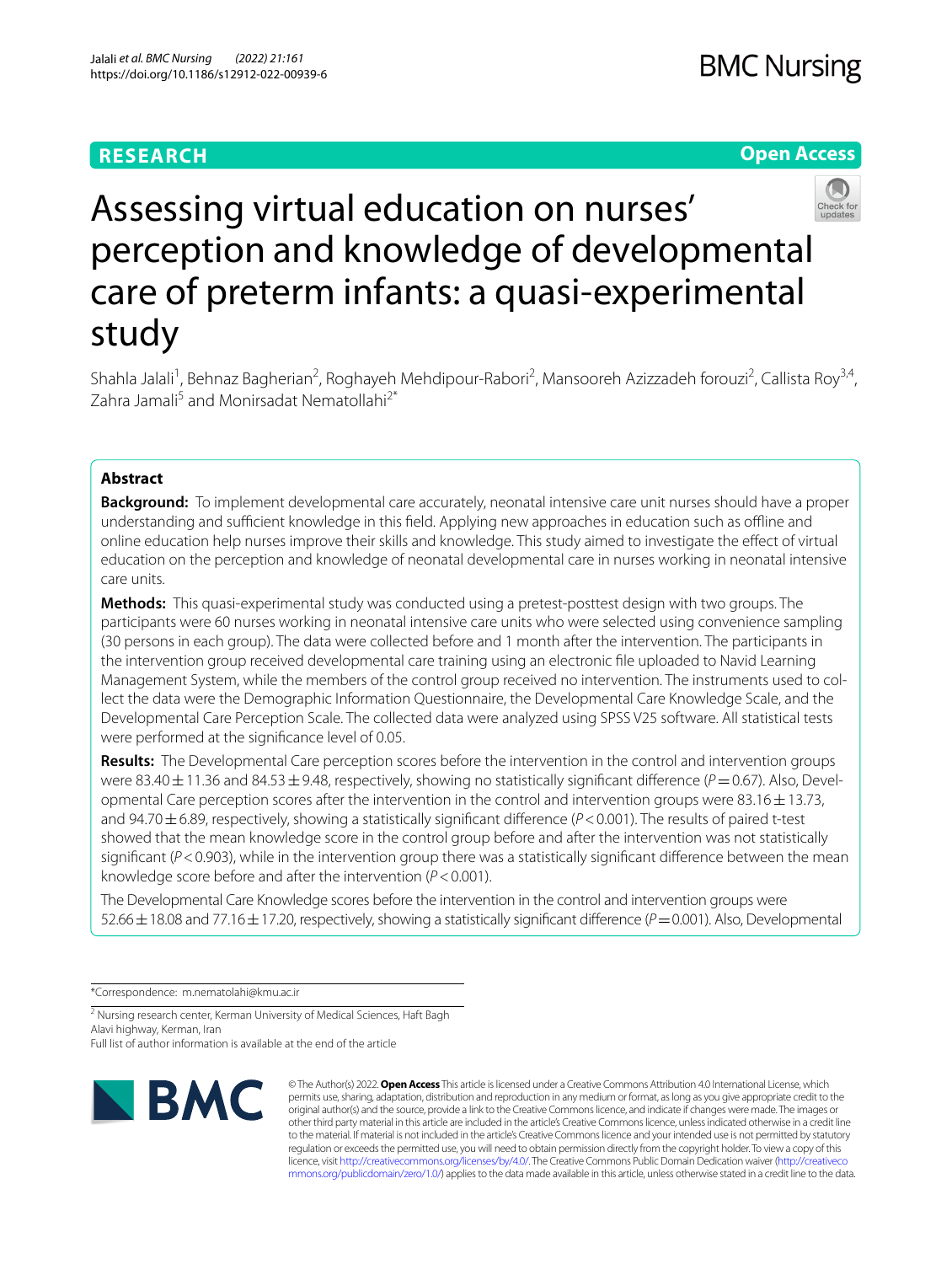Care Knowledge scores after the intervention in the control and intervention groups were 53.66  $\pm$  26.55and 90.33  $\pm$  13.82, respectively, showing a statistically significant difference ( $P$ <0.001). The results of paired t-test showed that the mean knowledge score in the control group before and after the intervention was not statistically signifcant, while in the intervention group there was a statistically signifcant diference between the mean knowledge score before and after the intervention.

**Conclusion:** The results of this study showed that virtual education for the developmental care of premature infants plays an effective role in the perception and knowledge of nurses working in the neonatal intensive care unit. Therefore, the development of e-learning packages for developmental care and their availability for nurses can be a step to improve the quality of nursing care for infants admitted to the NICU.

**Keywords:** Preterm infants, Virtual education, Nurse, Neonatal intensive care unit, Developmental care

# **Introduction**

Since premature infants are born before the due date, they need special medical care and support**.** Also, some of them should be hospitalized in neonatal intensive care units  $[1]$  $[1]$ . These infants are sensitive to new conditions after birth, and they expose to problems in adapting to extrauterine life [\[2](#page-8-1)]. Performing medical interventions in many situations saves the lives of premature infants, but these interventions are not without complications and may cause acute or chronic problems in premature infants [[3\]](#page-8-2). Moreover, pain, stress, and separation from parents together with environmental stimuli (ventilators, monitors, incubators, telephone ringtones, and the sound of taps, shelves, and cupboard doors), and multiple care in the neonatal intensive care unit (NICU) can also negatively afect the infant's health, leading to changes in heart rate and oxygen saturation levels, expanding fuctuations in blood pressure, increasing restlessness in the short run, and delaying the development of the central nervous system and brain in the long run  $[1, 4]$  $[1, 4]$  $[1, 4]$  $[1, 4]$ . These conditions are very difficult for the newborn to tolerate [[4\]](#page-8-3). To reduce the complications of neonatal admission to the NICU, quality care by the nurse is essential, and efective nursing practices are one of the most important steps for neonatal development and survival [[5\]](#page-8-4).

Developmental care refers to the care provided in the neonatal intensive care unit to reduce environmental stress and improve the infant's adaptation to extrauterine life by the care and treatment team with the parents' cooperation and empowerment  $[6]$  $[6]$  $[6]$ . This type of care is the implementation of supportive techniques such as reducing environmental stimuli (light, noise, etc.), futter sucking, music and touch, kangaroo care, and infant pain control techniques [[7\]](#page-8-6). Also, Developmental care aims to reduce the infant's stress, store the infant's energy, enhance the infant's natural growth, and improve quality sleep conditions for the infant [\[8](#page-8-7)]. Pena (2016) showed that developmental care interventions include support for the infant with the infant's reading behavior, measures to promote the infant's physiological stabilization, and inducing the infant's normal growth and maturity [\[6](#page-8-5)]. Razavi Nejad (2017) also emphasized the implementation of new care techniques, including symptom-based care and clustering care in implementing developmental care [\[9](#page-8-8)].

Implementing developmental care has both short-term and long-term consequences. Positive outcomes of developmental care include early breastfeeding and weight gain [[10\]](#page-8-9), shortening of infants' hospital stay, increased parental satisfaction, and improving the child's development in later life as one of its long-term consequences [[11\]](#page-8-10). Applying music therapy as a part of developmental care led to better oxygenation of the infant and possibly increases brain development [\[4](#page-8-3)]. Also, the positive efects of a combination of kangaroo care and music interventions on the vital signs of the infants, relationship with neonatal behavioral development, weight gain, and in the neonatal intensive care unit and even after discharge were highlighted [[4,](#page-8-3) [12\]](#page-8-11). In pain management, a study reported that educating nurses and physicians about non-pharmacological control of pain in infants by sucrose and swaddling was useful [[7\]](#page-8-6). But Sabaghi et al. (2016) found that the implementation of developmental care has no efect on the duration of hospitalization of infants under mechanical ventilation [\[8\]](#page-8-7). Since nursing premature infants admitted to the neonatal intensive care unit requires sensitivity, accuracy, skill, and experience, and given that nurses are the primary caregivers of hospitalized infants, their slightest malpractice can cause irreparable harm to the infant. Therefore, standard care training can improve the quality of nursing services and minimize infants' physical, psychological, and developmental complications.

Currently, it is possible to use virtual education techniques to increase learners' knowledge and skills by using appropriate technology and facilitating the learning process at any time and place [\[13](#page-8-12), [14\]](#page-8-13). To make nurses familiar with the latest developments in providing care to patients, the use of technology in education is necessary  $[15, 16]$  $[15, 16]$  $[15, 16]$  $[15, 16]$ . The advantages of e-learning include lower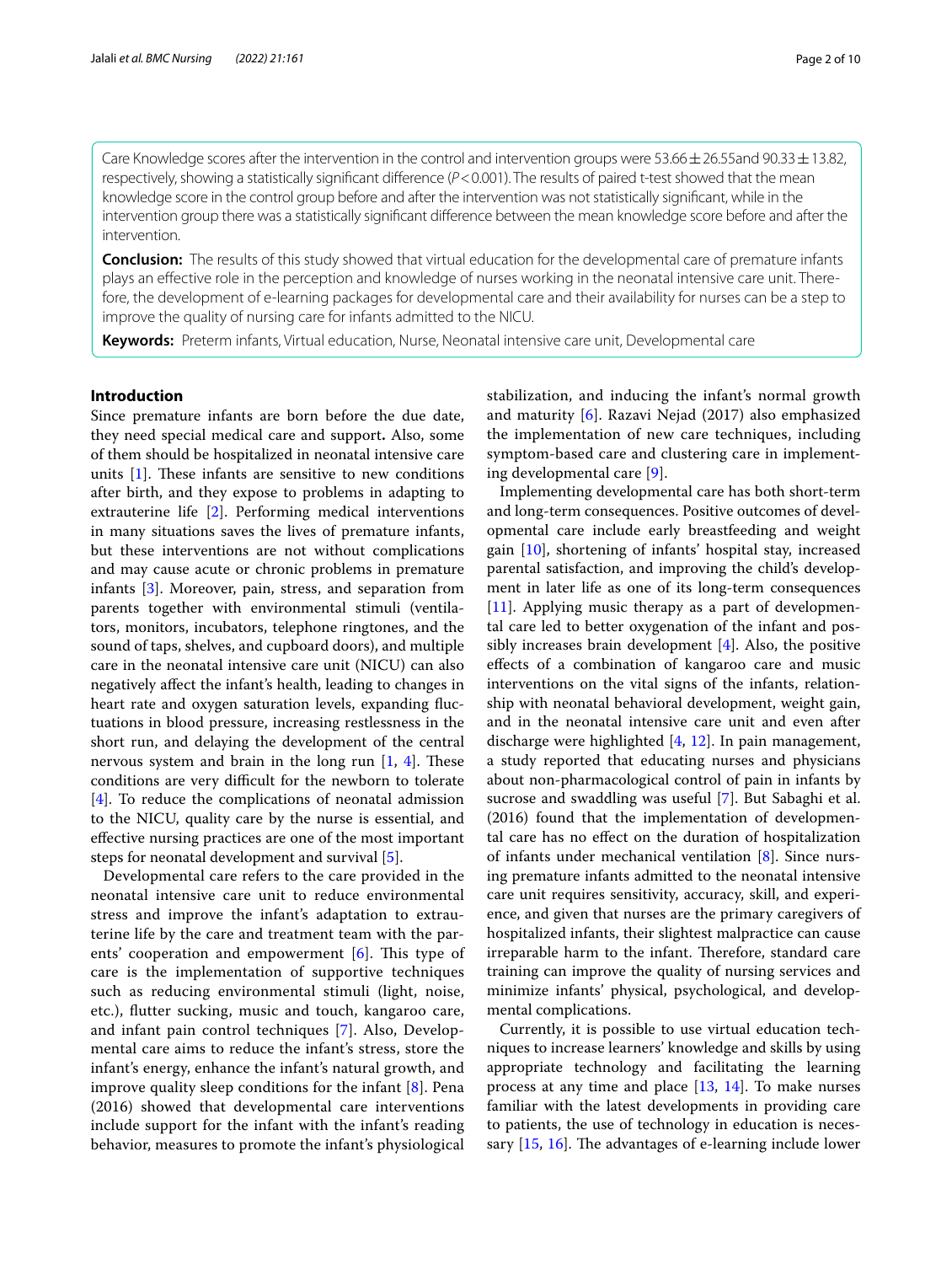cost, more fexibility, ease of access, inclusiveness, and the ability to self-control in learning and adapting to individual learning goals [\[11](#page-8-10)]. Other advantages of e-learning are paying attention to learners' needs, ease of access to various resources, continuous monitoring of academic achievement, and presentation and preparation of various educational models [\[16\]](#page-8-15). Increasing nursing knowledge and care skills improve nurses' job satisfaction, abilities in time management [\[17\]](#page-8-16), and the quality of services provided by them [[14](#page-8-13)]. Also, Kadivar et al. (2017) stated that e-learning programs are efective in increasing the motivation of health care staf in providing neonatal care [\[14](#page-8-13)].

Issues such as understanding and awareness of the type of care are likely to afect its implementation. Education is one of the ways that can afect nurses' awareness [\[18](#page-8-17)]. Since very limited studies have addressed virtual education for developmental care in Iran, this study aims to examine the efect of a developmental-care-based virtual education program on the perception and knowledge of nurses working in the neonatal intensive care units of Afzalipour Hospital in Kerman in 2020.

## **Methods**

# **Research design and setting**

This interventional (quasi-experimental) study was performed with a pretest-posttest design. Sixty nurses working in the neonatal intensive care units of Afzalipour Hospital in Kerman participated from January to May 2020.

Afzalipour Hospital in Kerman has two neonatal intensive care units with more than 100 beds (each ward contains 50beds) that provide services to infants at level 3A. This hospital is the first and largest educational and medical center in southeast Iran and one of the advanced centers for providing medical services and cares to infants in the south and east of Iran.

## *Sampling method*

Sampling was done by the census method. First, all nurses working in the neonatal intensive care unit, who was 70, were registered. Ten nurses who did not meet the inclusion criteria were excluded from the study and thus the fnal sample included 60 nurses who participated in all stages of the study. Then, they were divided into control and intervention groups by simple random sampling using a random number table.

The inclusion criteria were having at least a degree in nursing and working at least 1 month in the neonatal intensive care unit. The exclusion criteria were Failure to complete at least 10% of the questionnaire and not cooperating in seeing the uploaded electronic content in Navid system within the specifed time (2weeks). In

the current study, all of the participants completed the intervention, and no participants were excluded from the analysis.

# *Intervention group procedure*

After obtaining the necessary permits and providing some information about the objectives of the study, written consent was received from the nurses. Then, the nurses who met the inclusion criteria were enrolled in the study using the census method. Before conducting the intervention, a meeting was held for the participants in the two groups to make them familiar with the Navid system. After making arrangements with the system administrator, each nurse was given a username and password. Then, the nurses in the two groups completed the three questionnaires including Demographic Information Questionnaire, the Developmental Care Knowledge Scale, and the Developmental Care Perception Scale.

The nurses in the intervention group received e-learning content containing instructions on neonatal developmental care, which was uploaded to the Navid System (special software for university education). The training package covered all topics on neonatal developmental care, which were extracted from the latest neonatal intensive care nursing textbooks (Table [1\)](#page-3-0). To enhance the efficacy of the learners' learning, electronic content was supplemented with instructional videos, slides, photos, and short passages with audio instructions. The training content was confrmed by two professors at the Department of Pediatrics of Kerman University of Medical Sciences (one of them was a neonatologist and another one was a ph. D in nursing). Navid System is the software system of Iran's Ministry of Health and Medical Education and provides e-learning facilities including all services related to education, evaluation, interaction, planning, and educational management.

The e-learning package used in this study contained 6 separate sections. The participants had to review all content in each section so that they could go to the next step. Each participant could watch the instructional materials as many times as needed. The participants should study the materials for 2 weeks. The intervention was completed in 6days. During the study, the researcher could have full control over the number of times the training fle was viewed by the participants. Moreover, all the participants' questions were recorded by them in the system and answered by the researcher. The system provided the possibility of two-way interaction via texting and audio and video calls between the researcher and the participants.

training fles were available 24hours a day for the participants. Given the nurses' multiple and busy working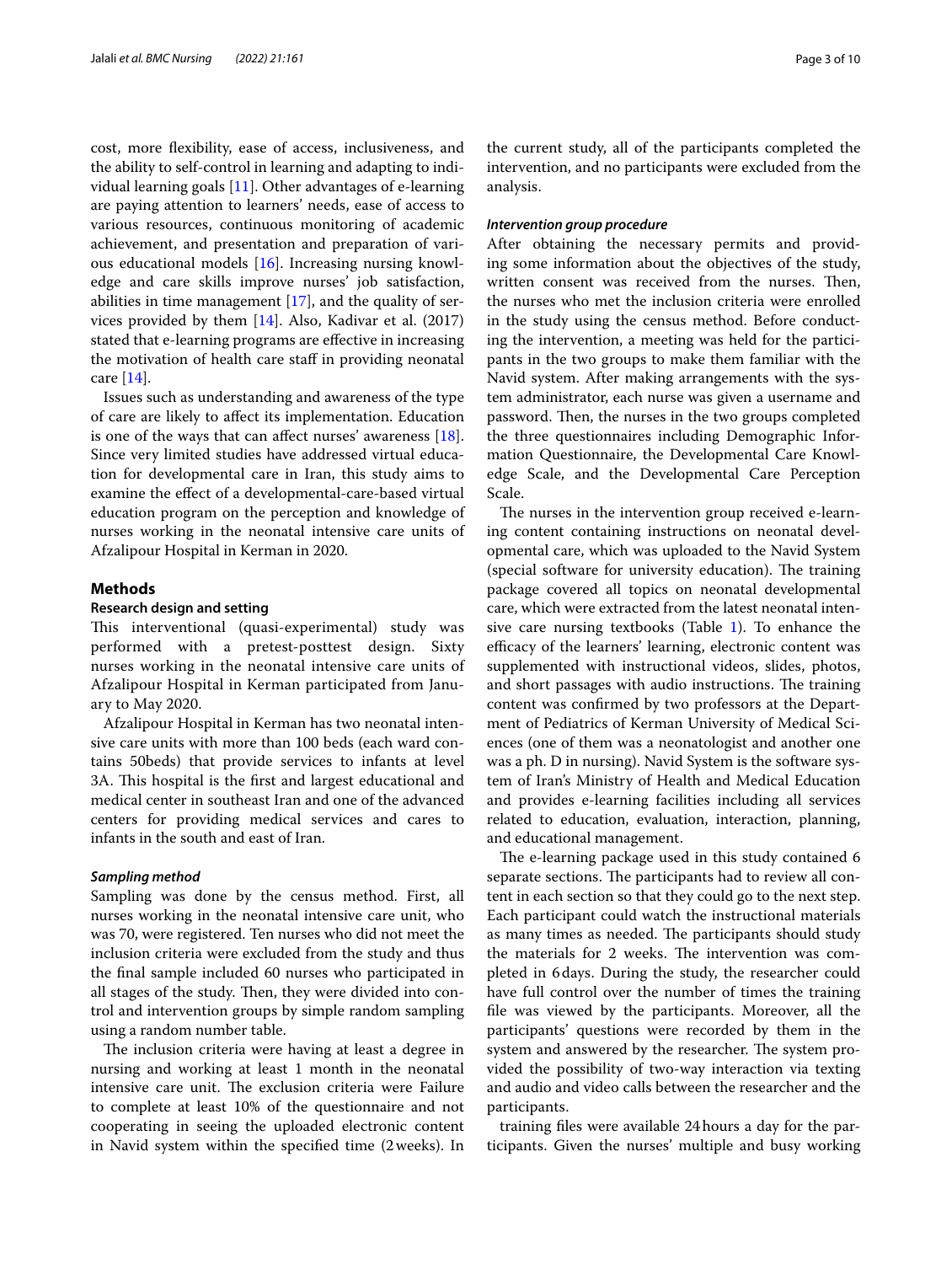# <span id="page-3-0"></span>**Table 1** The contents of the training program

|                | Session Description                                                                                                                                                                                                                                                                                                                                                                                                                                                                                                                                                                                                                                                                                                                                                                                                                                           |  |  |  |  |
|----------------|---------------------------------------------------------------------------------------------------------------------------------------------------------------------------------------------------------------------------------------------------------------------------------------------------------------------------------------------------------------------------------------------------------------------------------------------------------------------------------------------------------------------------------------------------------------------------------------------------------------------------------------------------------------------------------------------------------------------------------------------------------------------------------------------------------------------------------------------------------------|--|--|--|--|
|                | Defining developmental care and its importance<br>Improving the physical space in the developmental care program including facilities, access routes, corridors, and entrances of the neonatal<br>intensive care unit, specialized hospitalization, and neonatal care space, essential support spaces in the neonatal intensive care unit<br>The effect of excessive sensory stimulation in infants: The importance of adjusting the lighting in the NICU to protect the premature infants'<br>vision, considerations related to the care of the preterm infant hearing, controlling the noise, the importance of developing the baby's olfac-<br>tory and taste senses, the importance of infant tactile sensation, and tips about infant massaging                                                                                                          |  |  |  |  |
| 2              | Physical-behavioral reactions of premature infants, including behavioral evaluation and control, completing the objective observation sheet,<br>forms for observing and recording infant behavior, identifying infant behaviors, autonomic nervous system behaviors, skin color, movements<br>due to immaturity of the autonomic nervous system, autonomic and visceral systems, neonatal movements, specific movements of limbs,<br>behaviors related to attention and interaction, behaviors showing self-regulatory balance, behaviors indicating neonatal stress                                                                                                                                                                                                                                                                                          |  |  |  |  |
| 3              | Characteristics of premature infant sleep-wake-up patterns, including the importance of sleep-wake in preterm infants, diagnosis of prema-<br>ture infant sleep-wake states, types of premature infant sleep-wake states, benefits of sleep in infants, complications of sleep deprivation in<br>infants, factors disrupting premature infant sleep-state, the infant sleep space in NICU, developmental care to support the sleep of premature<br>infants                                                                                                                                                                                                                                                                                                                                                                                                    |  |  |  |  |
| $\overline{4}$ | Assessing the status of the infant including the importance of supporting the infant's body and positioning the premature infant, develop-<br>mental complications due to lack of support and positioning of the premature infant in the NICU, developmental benefits of positioning the<br>preterm infant admitted to the NICU, general principles of premature neonatal positioning in the NICU, the infant's position during kangaroo<br>care, the principles of lifting and moving the infant<br>NIDCAP program: clustering and symptom-based care<br>Management and control of pain in premature infants: infant response to pain, non-pharmacological care, prescribing medication for pain<br>control, infant pain management protocol (care before the onset of painful procedures, care during painful procedures, care about painful<br>procedures) |  |  |  |  |
| 5              | Premature infant nutrition: oral feeding with developmental care approach, developmental care in infant feeding with a gastric tube, infant<br>oral feeding, successful oral sucking, development of swallowing process, significant cases for diagnosing the time of oral feeding, envi-<br>ronmental factors affecting infant oral feeding and its continuity, oral feeding patterns based on infant demand, the importance of infant<br>hospitalization space in supporting breastfeeding, non-oral sucking                                                                                                                                                                                                                                                                                                                                                |  |  |  |  |
| 6              | Family-centered care and its effects on premature infants: significant ethical issues regarding the infant and parents, success in family-cen-<br>tered care, family-centered care in lien with the mission of the neonatal intensive care unit, quide to social interactions with the family care<br>group, parental education, parental support resources, mother's residence, and infant visit rules, facilities needed for mothers' residence                                                                                                                                                                                                                                                                                                                                                                                                             |  |  |  |  |

shifts, they could view the training fles at any time. Since the nurses could forget to watch the uploaded fles, a reminder text message was sent to them every day. Moreover, the researcher could view the learners' profles in the Navid system, and the researcher could monitor the time and number of times each fle was viewed by the nurses.

One month after the completion of the intervention, the participants in the intervention group again completed the questionnaires in the Navid system. To prevent the exchange of information between the members of the intervention and control groups, the participants in the intervention group were asked not to share the information with the participants in the control group until the end of the study.

# *Control group procedure*

Nurses in the control group did not receive any organized training in developmental care. After making arrangements with the system administrator, each nurse of the control group was given a username and password. They completed the questionnaires before and 1 month after the intervention in the Navid system. The researcher (MSc student in neonatal intensive nursing) sent a reminder text message to them for complete questionnaires in Navid system. Upon the completion of the study, the content of the e-learning program was provided to nurses in the control group.

## *Instruments*

The data in this study were collected using three instruments the Demographic Information Questionnaire, the Developmental Care Knowledge Scale, and the Developmental Care Perception Scale.

*The demographic information questionnaire* This questionnaire assessed the participants' gender, age, marital status, education, work experience in the neonatal intensive care unit, work shifts, position, and type of employment [[19](#page-8-18)].

*The developmental care perception scale* This tool was developed by Baghlani et al. (2019). It contains 20 items designed on a 5-point Likert scale ranging from 1 to 5. Perception statements were scored as "I completely agree", "I agree", "No idea"," I disagree ", and" I completely disagree". The total score on the scale ranges from 20 to 100 and each item is scored separately. The content validity of the scale was also assessed were assessed concerning the opinions of 10 nursing experts and neonatologists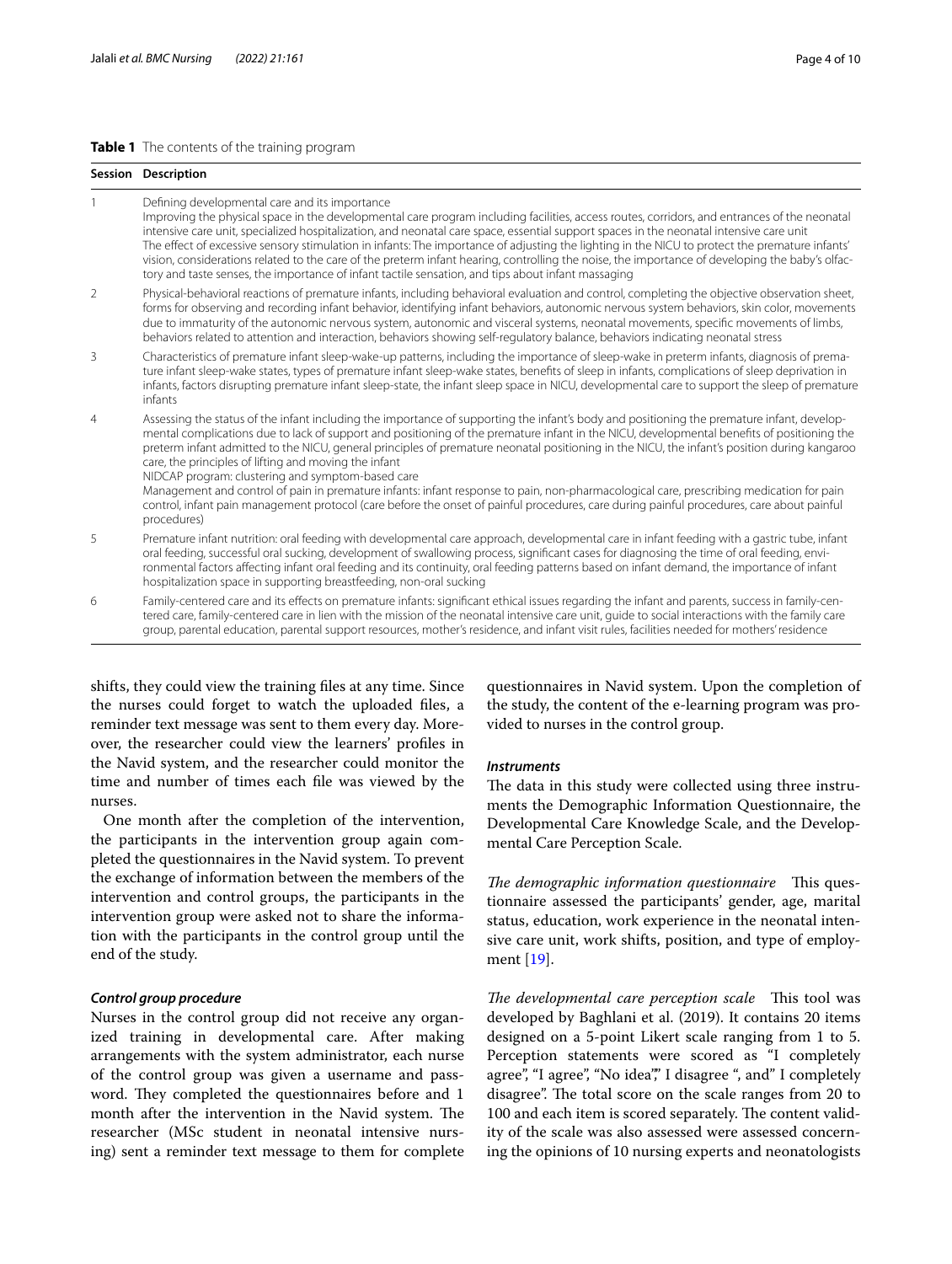and its reliability was reported at 0.92 using Cronbach's alpha coefficient  $[19]$ .

*The developmental care knowledge scale* The scale was developed by Baghlani et al. (2019). The questionnaire consisted of 20 four-option questions, with each question having one correct answer receiving one score, whereas the other options were considered incorrect answers receiving a zero score. To make a better comparison, the range of scores was reported from 0 to 100. The validity of the instrument was assessed concerning the opinions of 10 nursing experts and neonatologists. Besides, its reliability was estimated using Cronbach's alpha reported 0.70 which indicated the acceptable reliability of the scale [\[19](#page-8-18)].

### *Data analysis*

To analyze the data, SPSS 25 (SPSS Inc., Chicago, Ill., USA) was used. Descriptive statistics (percentage, frequency, mean, and standard deviation) were applied to describe the demographic characteristics of the participants' study. Chi-square and Fisher's exact tests were also used to compare the similarity of the intervention and control groups in terms of demographic variables. Based on the Kolmogorov-Smirnov, independent samples t-test was used to compare the scores of Developmental Care knowledge and perception between the two groups at the pre-and post-intervention stages. Paired t-test was also administered to compare Developmental Care knowledge and perception scores in each group at preand post-intervention stages. Analysis of covariance was applied to control the impact of the pretest on the scores of neonatal Developmental Care knowledge and perception. The significance level was set at  $P < 0.05$ .

# **Results**

The participants in this study were two groups of female nurses  $(n=60)$  working in neonatal intensive care units. Most of the nurses in the intervention (56.7%) and control group (73.3%) were 20–30years old. Moreover, there were no statistically signifcant diferences between the two groups in terms of demographic characteristics such as age, marital status, having a premature infant, education, having a nursing degree, employment, working shift, attendance in training courses, and work experience. In other words, the two groups were homogenous in terms of demographic variables  $(p < 0.05)$  (Table [2](#page-4-0)).

<span id="page-4-0"></span>**Table 2** The participants' demographic characteristics of nurses in the intervention and control groups

| Variable                                    | <b>Categories</b> | Intervention ( $n = 30$ ) |      | Control ( $n = 30$ ) |         | <b>Results</b>                     |
|---------------------------------------------|-------------------|---------------------------|------|----------------------|---------|------------------------------------|
|                                             |                   | <b>Number</b>             | $\%$ | <b>Number</b>        | $\%$    |                                    |
| Age (years) <sup>a</sup>                    | $20 - 30$         | 17                        | 56.7 | 22                   | 73.3    | $\chi^2(2) = 5.496$<br>$P = 0.064$ |
|                                             | $31 - 40$         | $\overline{4}$            | 13.3 | 6                    | 20      |                                    |
|                                             | $41 - 50$         | 9                         | 30   | $\overline{2}$       | 6.7     |                                    |
| Marital status <sup>a</sup>                 | Single            | 12                        | 40   | 11                   | 36.7    | $\chi^2(1) = 0.071$                |
|                                             | Married           | 18                        | 60   | 19                   | 63.3    | $P = 0.791$                        |
| Premature child <sup>b</sup>                | Yes               |                           | 3.3  | $\circ$              | $\circ$ | $1P =$                             |
|                                             | <b>No</b>         | 29                        | 96.7 | 30                   | 100     |                                    |
| Education <sup>a</sup>                      | Bachelor's degree | 25                        | 83.3 | 24                   | 80      | $\chi^2(1) = 0.111$                |
|                                             | Master's degree   | 5                         | 16.7 | 6                    | 20      | $P = 0.739$                        |
| Field of study <sup>a</sup>                 | Pediatrics        | 5                         | 16.7 | $\overline{7}$       | 23.3    | $\chi^2(1) = 0.417$<br>$P = 0.519$ |
|                                             | Nursing           | 25                        | 83.3 | 23                   | 76.8    |                                    |
| Employment <sup>a</sup>                     | Official          | 11                        | 36.7 | 10                   | 33.3    | $\chi^2(2) = 0.698$<br>$P = 0.705$ |
|                                             | Contractual       | 9                         | 30   | 12                   | 40      |                                    |
|                                             | Plan-based        | 10                        | 33.3 | 8                    | 26.7    |                                    |
| Work shiftb                                 | Fixed             |                           | 3.3  | 2                    | 6.7     | $1P =$                             |
|                                             | Rotating          | 29                        | 96.7 | 28                   | 93.3    |                                    |
| Participation in training courses           | Yes               | 5                         | 16.7 | 10                   | 33.3    | $\chi^2(1) = 2.222$                |
|                                             | <b>No</b>         | 25                        | 83.3 | 20                   | 66.7    | $P = 0.136$                        |
| Service records in NICU (year) <sup>a</sup> | 1>                | 10                        | 33.3 | 5                    | 16.7    | $\chi^2(2) = 4.602$                |
|                                             | $1 - 5$           | 9                         | 30   | 17                   | 56.7    | $P = 0.100$                        |
|                                             | $< 5\,$           | 11                        | 36.7 | 8                    | 26.7    |                                    |

<sup>a</sup> Chi-square test and

<sup>b</sup> Fisher's exact test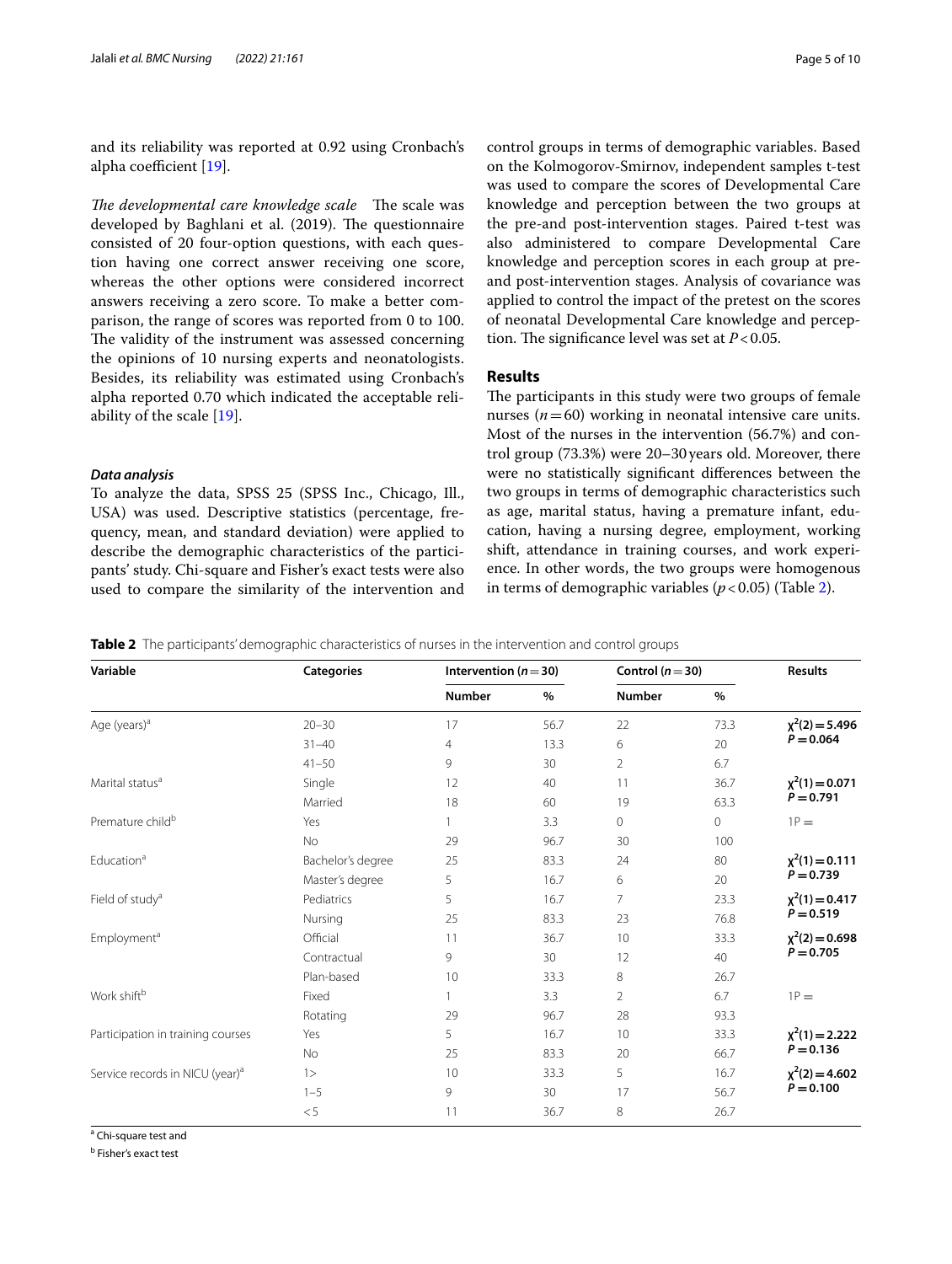Before the intervention, there were no signifcant differences in the mean scores of neonatal developmental care perception between the intervention group  $(84.53 \pm 9.48)$  and the control group  $(83.40 \pm 11.36)$  as indicated by the independent samples t-test  $(P=0.67)$ .

However, the results of the independent t-test showed significant differences in the mean scores of neonatal developmental care perception between the intervention group (94.70  $\pm$  6.89) and the control group (83.16  $\pm$  13.73) after the intervention (*P* < 0.001), indicating a significant increase in the mean score of neonatal developmental care perception in the intervention group compared to the control group (Table [3](#page-5-0)).

The covariance analysis test was run to control and investigate the effects of the pretest on nurses' scores of neonatal Developmental Care perception. The results showed a statistically significant difference between the control and intervention groups in the total post-test scores of neonatal Developmental Care perception. The increase in the mean score of neonatal developmental care perception in the intervention group is much greater than in the control group after the intervention. Cohen's d showed an effect size of 2.88. Thus this difference is relatively high in the community.

The results also suggested that there were significant diferences in the mean scores of neonatal developmental care knowledge between the intervention group  $(77.16 \pm 17.20)$  and the control group  $(52.66 \pm 18.08)$ before the intervention as indicated by the independent samples t-test  $(P<0.001)$ . Furthermore, the results of the independent t-test showed signifcant diferences in the mean scores of neonatal developmental care knowledge between the intervention group  $(90.33 \pm 13.82)$ and the control group  $(53.66 \pm 26.55)$  after the intervention  $(P<0.001)$ , indicating a significant increase in the mean score of neonatal developmental care knowledge in the intervention group compared to the control group (Table [4\)](#page-6-0). Based on the results of paired t-test, the scores of neonatal developmental care knowledge increased by 1 and 13.16 points in the control and intervention groups 1 month after the intervention, respectively. The increase in the mean score of neonatal developmental care knowledge in the intervention group is much greater than in the control group after the intervention. Cohen's d showed the efect size 0.168. Thus this difference is relatively high in the community.

| Developmental care perception group |                        | Pre-intervention <sup>b</sup>   | Post-intervention <sup>a</sup> Mean difference            |                   | Intragroup comparison <sup>c</sup> |
|-------------------------------------|------------------------|---------------------------------|-----------------------------------------------------------|-------------------|------------------------------------|
| Neonatal                            | Intervention           | $51.73 \pm 5.87$                | $56.80 \pm 4.14$                                          | $-5.066$          | $t(29) = -4.630$<br>P < 0.001      |
|                                     | Control                | $50.43 \pm 7.22$                | $50.40 \pm 8.52$                                          | 0.033             | $t(29) = 0.028$<br>$P = 0.977$     |
|                                     | Mean difference        | 1.30                            | 6.40                                                      |                   |                                    |
|                                     | Intergroup statistics  | $t(58) = 0.765$<br>$P = 0.447$  | $F(1,57) = 15.233$<br>P < 0.001<br>$\eta^2$ = 0.211       | $\qquad \qquad -$ |                                    |
| Nursing                             | Intervention           | $32.80 \pm 5.01$                | $37.90 \pm 3.33$                                          | $-5.100$          | $t(29) = -4.833$<br>P < 0.001      |
|                                     | Control                | $32.96 \pm 5.54$                | $32.76 \pm 5.55$                                          | 0.200             | $t(29) = 0.262$<br>P < 0.796       |
|                                     | Mean difference        | $-1.166$                        | 5.14                                                      |                   |                                    |
|                                     | Intergroup statistics  | $t(58) = -0.135$<br>$P = 0.893$ | $F(1,57) = 23.054$<br>P < 0.001<br>$\mathsf{D}^2 = 0.288$ |                   |                                    |
| Developmental care perception       | Intervention           | $84.53 \pm 9.48$                | $37.90 \pm 3.33$                                          | $-10.66$          | $t(29) = -5.381$<br>P < 0.001      |
|                                     | Control                | 83.40 ± 11.36                   | $32.76 \pm 5.55$                                          | 0.233             | $t(29) = 0.123$<br>P < 0.903       |
|                                     | Mean difference        | 1.133                           | 5.14                                                      |                   |                                    |
|                                     | Intergroup comparision | $t(58) = 0.419$<br>$P = 0.677$  | $F(1,57) = 23.054$<br>P < 0.001<br>$n^2$ = 0.288          |                   |                                    |

<span id="page-5-0"></span>**Table 3** comparing the mean scores for participants' perception of neonatal developmental care inter and between two groups

<sup>a</sup> Univariate analysis of covariance

<sup>b</sup> Independent samples t

 $\epsilon$  Paired samples t-test,  $\bigcap^2$  effect size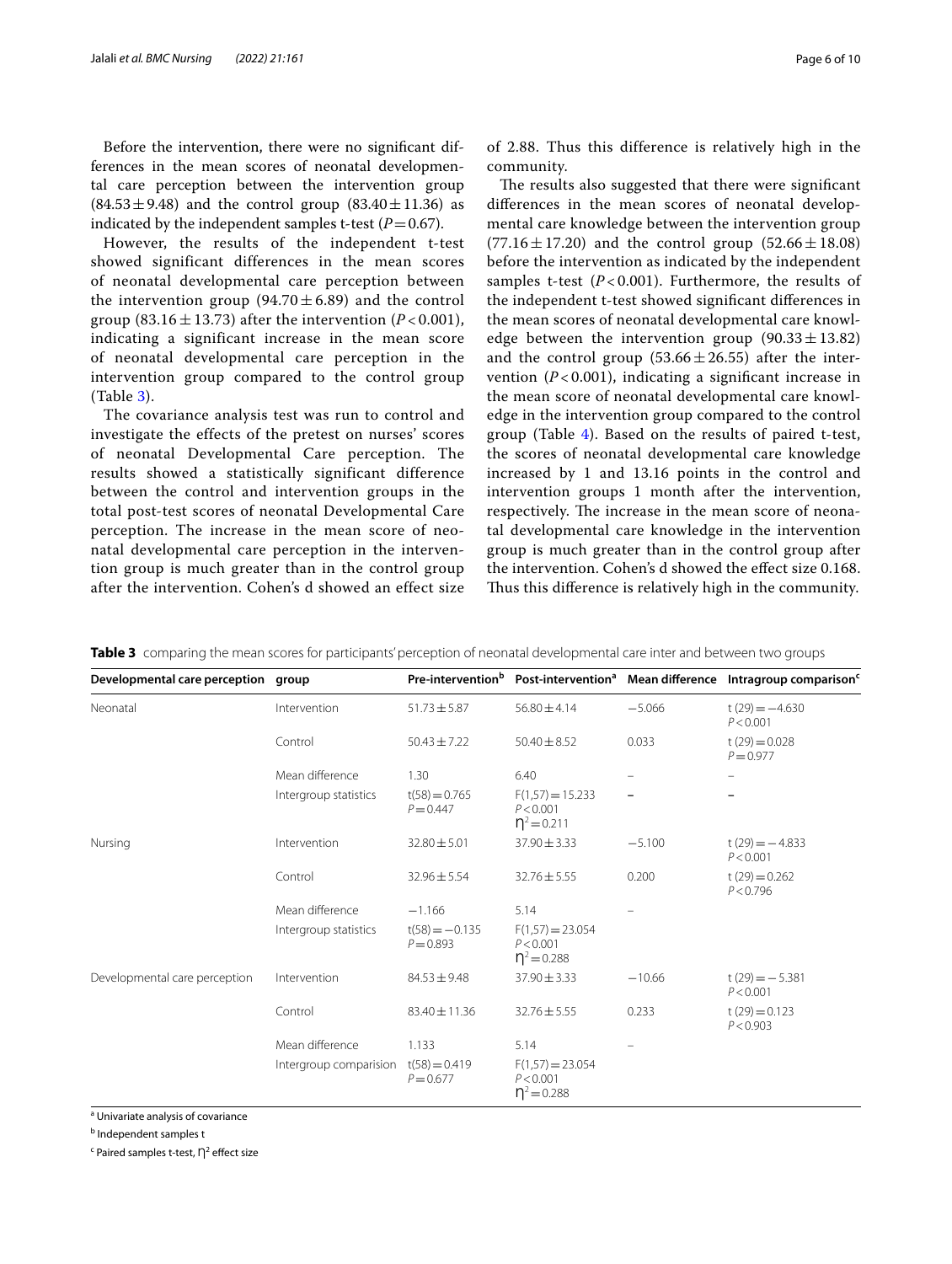| Group                 | Pre-intervention <sup>b</sup>  | Post-intervention <sup>a</sup>                   | Mean difference | Intragroup comparison <sup>c</sup> |
|-----------------------|--------------------------------|--------------------------------------------------|-----------------|------------------------------------|
| Intervention          | $77.16 \pm 17.20$              | $90.33 \pm 13.82$                                | $-13.16$        | $t(29) = -4.111$<br>P < 0.001      |
| Control               | $52.66 \pm 18.08$              | $53.66 \pm 26.55$                                | $-1$            | $t(29) = -0.379$<br>$P = 0.702$    |
| Mean difference       | 24.50                          | 36.67                                            |                 |                                    |
| Intergroup comparison | $t(58) = 5.376$<br>$P = 0.001$ | $F(1,57) = 11.478$<br>P < 0.001<br>$n^2 = 0.168$ |                 |                                    |

<span id="page-6-0"></span>**Table 4** Comparing the mean scores for participants' knowledge of neonatal developmental care inter and between two groups

<sup>a</sup> Univariate analysis of covariance

<sup>b</sup> Independent samples t

 $\mathsf{c}\,$  Paired samples t-test,  $\mathsf{\eta}^2$  effect size

# **Discussion**

The present study investigated the effect of virtual education on the perception and knowledge of neonatal developmental care in nurses working in neonatal intensive care units. The results indicated that the training program increased nurses' perception and knowledge about neonatal developmental care signifcantly and with a very large efect size. A review of the literature showed that there was no study addressing the efect of e-learning for the developmental care of premature infants on the perception of nurses working in neonatal intensive care units. Thus, this section reviews studies that had a greater similarity with the present study. Similar to the study, Khatiban et al. (2014) reported that education with conventional approaches had a positive efect on the perception of intensive care nurses about the barriers to compliance with general infection control standards [[20\]](#page-8-19). whereas in the present study, the nurses received ofine training with an electronic package uploaded in Navid system. In applying e-learning, in addition to educational content, the proper quality of software used is very important and Navid software was one of the highest quality university education software in Iran. Also, It provided e-learning facilities including all services related to education, evaluation, interaction, planning, and educational management.

In another study, Solhaug (2010) measured the efect of the use of developmental care on nurses' perceptions in an intensive care unit and concluded that nurses' perceptions increased after the implementation of the developmental care program  $[11]$  $[11]$ . This study measured the impact of developmental care on nurses' understanding but it difered from the current study in that the intervention was not conducted in the form of a training program.

The researchers of the current study prepared the content of e-learning in the form of videos, photos, and slides with lectures, and all the above items were prepared from the real environment of the neonatal intensive care unit, it was able to have a positive efect on the nurses' knowledge and perception.

A descriptive study by Mosqueda-Pena (2016) showed the positive efect of developmental care training on the knowledge and satisfaction of 566 health care professionals in neonatal intensive care units [[6](#page-8-5)]. This study was similar to the present study in terms of developmental care training but difered from the present study in terms of the type of training course implemented. The authors used traditional training methods and workshops to provide training to the participants. In the current study, the electronic content was available to nurses for 2 weeks and they could watch it at any time of the day or night. There was also no limit to the number of views of the educational content. Perhaps one of the reasons for the impact of ofine training in the current study is the fexible nature of the intervention time.

Zamani et al. (2019) examined the effect of web-based education on NICU nurses' knowledge, attitude, and care performance and showed that the average knowledge score in the web-based education group increased signifcantly compared to the control group. However, there was no signifcant diference between the two groups in terms of mean scores of attitude and care performance [\[21\]](#page-8-20). In this study, the educational content was instructed in the form of general care in the neonatal intensive care unit. Whereas, the training content in the present study focused on developmental care for premature infants.

Presenting content in a specialized and limited way to a specifc care topic may be one of the strengths of the current study.

Nevertheless, both studies used e-learning techniques. Web-based education seems to not only update nurses' care information but also teach them how to use new technologies. Since it was assumed that not all nurses are at the same level to work with the software,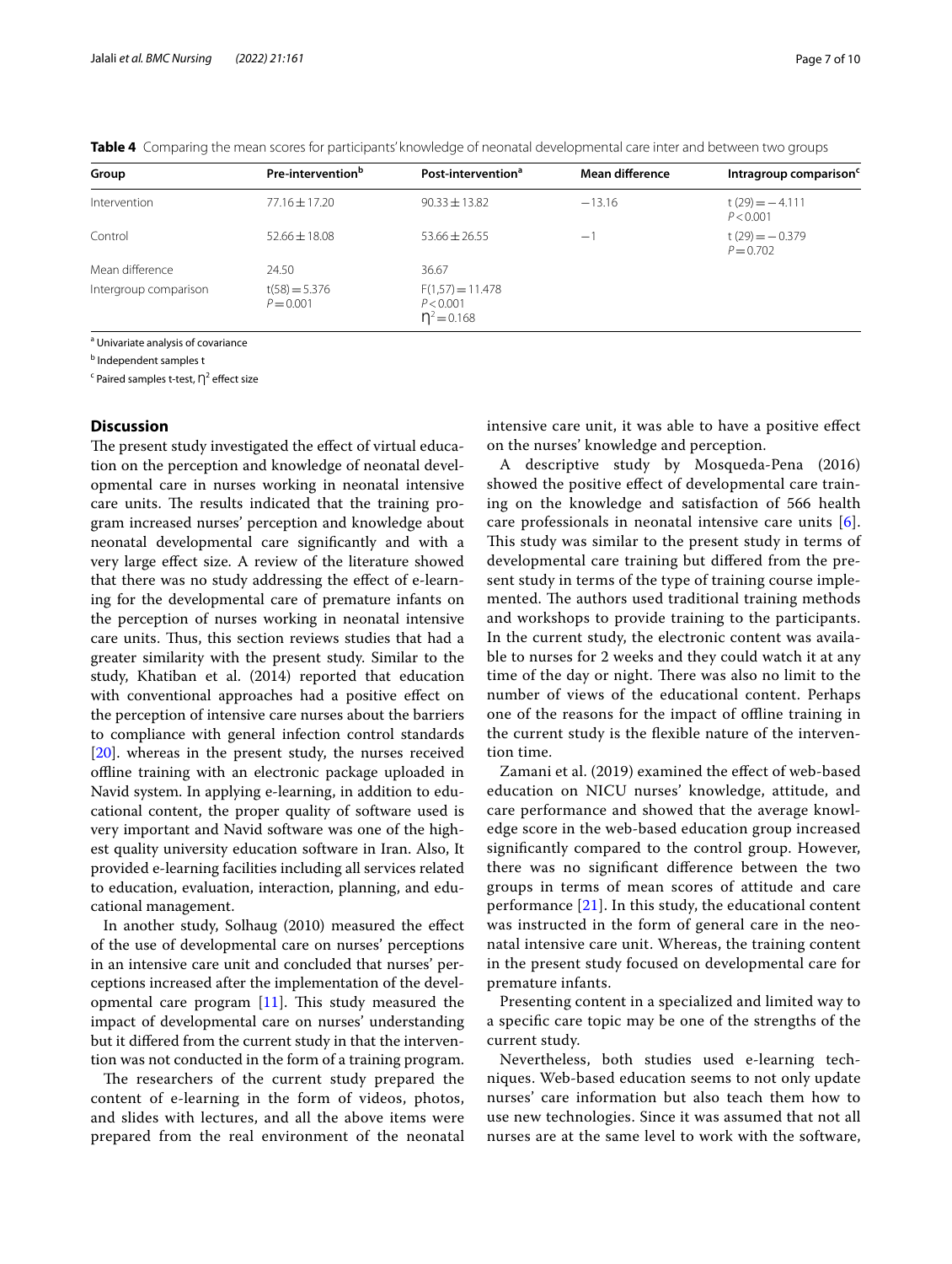in the current study, to familiarize nurses with the software, a training session was scheduled for both groups at the beginning of the study.

Furthermore, e-learning is very suitable for people who have developed self-discipline, and nurses can participate in such training courses by managing their time based on their working shifts in the hospital. During the current study, none of the participants were excluded due to missing the training course.

Deloian (2015) showed that web-based training signifcantly increased NICU nurses' knowledge of breastfeeding after the intervention  $[22]$  $[22]$ . This finding was similar to the present study in terms of the efectiveness of e-learning courses. it seems that the preparation of educational content according to the needs of individuals should also be considered. The studied nurses should have the knowledge and skills of developmental care to be able to implement it in NICU.

Agrawal et al. (2016) examined the efectiveness of virtual classroom training in improving the knowledge and key maternal neonatal health skills of general midwifery students and found that virtual classroom training was efective in improving students' knowledge and key skills [[23\]](#page-9-0). In the present study, nurses 'knowledge and perception of neonatal developmental care were assessed, but unlike the above study, measuring nurses' performance was not the aim of the study.

Hasanpour et al. (2017) studied the effect of a neonatal sleep care training program on nurses' knowledge and practice in neonatal intensive care units and showed that training increased nurses' knowledge, but there was no significant change in their performance [[24](#page-9-1)].

Although the performance of nurses was not evaluated in the current study, to evaluate the efect of performance, it was necessary to follow the study for a longer period. Follow-up studies should be done in 3 and 6-month intervals. Therefore, it is essential to organize and implement long-term training programs.

In addition, the training content in Hasanpour et al.'s (2017) study focused on infants' sleep and wakefulness, which is one of the goals of developmental care. Similarly, the present study addressed infants' sleep and wakefulness as part of the educational content of developmental care.

Given the importance of developmental care in limiting complications in premature infants, the implementation of such training is also useful to improve nurses' care skills since raising nurses' awareness and knowledge also leads to increasing the quality of care performance. In their review study, Als et al. (2011) highlighted the importance of educating nurses in the newborn individualized developmental care and assessment program (NIDCAP) with kangaroo mother care (KMC) because the implementation of these training programs not only increases nurses' knowledge in a given feld but also improves their awareness of the consequences of their implementation, e.g. their efect on the development of infants' brain function and central nervous system  $[25]$  $[25]$ . Offering developmental care by nurses in the neonatal intensive care unit leads to quality care, and infants are discharged with minimal complications. Thus, nurses must have sufficient knowledge and understanding of the type of care to be able to demonstrate proper care performance. On the other hand, the use of virtual education and e-learning techniques according to nurses' working conditions is one of the most efective strategies for empowering nurses.

# **Limitations**

This study had some limitations that need to be observed. A self-report questionnaire was administered to measure the efectiveness of an educational program in improving the nurses' knowledge and perception in neonatal developmental care. Assessment of perception and knowledge of neonatal developmental care might have been afected by the participants' bias inherent in the self-report questionnaire. In other words, since nurses may have tended to overrate their levels of knowledge and perception, the data might not refect the actual level of nurses' knowledge and perception. Future studies can use objective rather than self-reported means of evaluating knowledge and perception and blended methods of competency evaluation to determine the actual level of knowledge and perception among nurses in neonatal developmental care. Finally, data collection was conducted 1 month after the intervention. Future longer follow-ups (3–6) are recommended to have more accurate results, determine the long-term impact of training, and assess the efect of educational courses on nurses.

Another limitation of this study was that the participants were selected from a single medical center that has been afected by generalization of data.

# **Conclusion**

The present study showed that virtual education on how to implement developmental care for premature infants has an efective role in improving the understanding and knowledge of nurses working in neonatal intensive care units. Since nurses play a key role in providing care services, it is essential to pay attention to promoting their knowledge and awareness. Virtual education is recommended as a fexible, accessible, and low-cost method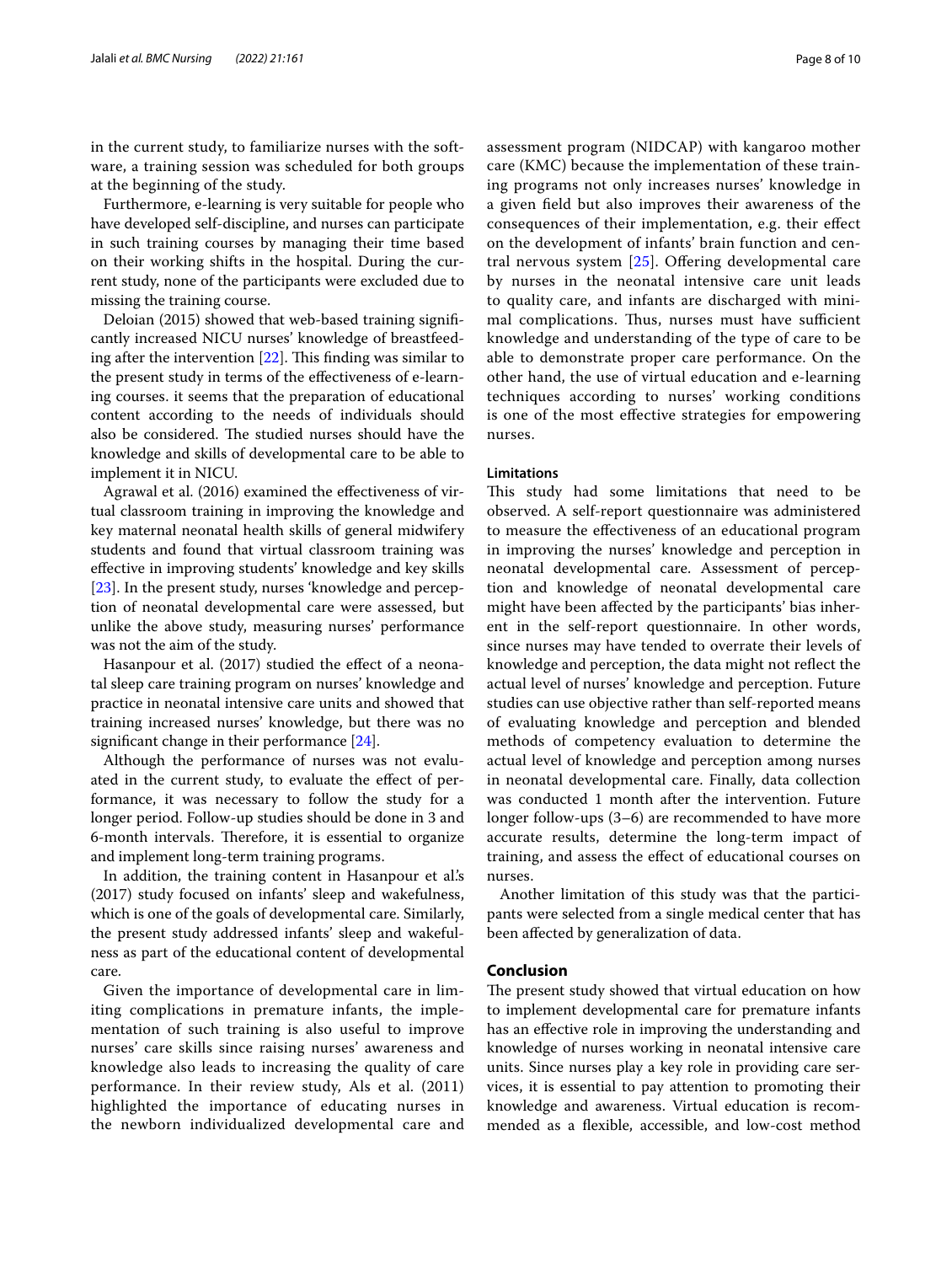that allows access to multimedia and engaging educational content anywhere and anytime to train nurses in neonatal intensive care units and other wards. Thus, officials and managers of hospitals and medical centers are recommended to make necessary planning for the implementation of virtual education for nurses working in neonatal intensive care units.

In this regard, nursing professors are recommended to conduct systematic developmental care training using new educational approaches, such as virtual (online and offline) and face-to-face teaching to compare their outcomes in clinical practice. Also, they can beneft from our experiences in administration of the online or offline training programs for nurses.

# **Acknowledgments**

The authors wish to sincerely thank all nurses who participated in the study. This article was extracted from a thesis written by Ms. Shahla Jalali a master's student of neonatal intensive care, Kerman University of Medical Sciences.

#### **Authors' contributions**

This manuscript is the consequence of the collaboration of all the authors. Author MN designed the study, SJ and MF wrote the study proposal, and SJ conducted data collection and analyzed the data. The author BB and ZJ analyzed the data, and the Authors RM and CR wrote the fnal draft of the manuscript, prepared tables, and MN submitted the document to the journal. Also, all authors have read and approved the manuscript.

#### **Funding**

This study was financially supported by Kerman University of Medical Sciences, Iran. The number of the grant was 98000482. The funding of the study was used in the collection and analysis of data.

#### **Availability of data and materials**

The datasets used and/or analyzed during the current study are available from the corresponding author on reasonable request.

## **Declarations**

#### **Ethics approval and consent to participate**

The approval for this study was obtained from Ethics Committee of Kerman University of Medical Sciences (IR.KMU.REC.1398.557). Written informed consent was obtained from each participant. This study was performed on nurses working in NICU from August 2019 to July 2020. The participants were assured that their information would only be used for analysis in this study. All methods were carried out under relevant guidelines and regulations.

#### **Consent for publication**

Not applicable.

#### **Competing interests**

The authors declare that they have no competing interests.

#### **Author details**

<sup>1</sup> Pediatric and neonatal intensive nursing department, Razi nursing and midwifery faculty, Kerman University of medical science, Kerman, Iran. <sup>2</sup>Nursing research center, Kerman University of Medical Sciences, Haft Bagh Alavi highway, Kerman, Iran. <sup>3</sup> Mount Saint Mary's University Los Angeles, Los Angeles, CA, USA. <sup>4</sup> Connell School of Nursing, Boston, MA, USA. <sup>5</sup> Department of Pediatrics, School of Medicine, Afzalipour Hospital, Kerman University of Medical Sciences, Kerman, Iran.

# Received: 19 December 2021 Accepted: 13 June 2022

#### **References**

- <span id="page-8-0"></span>1. Vahdati M, Mohammadizadeh M, Talakoub S. Efect of kangaroo care combined with music on the mother-premature neonate attachment: a randomized controlled trial. Iran J Nurs Midwifery Res. 2017;22(5):403–7.
- <span id="page-8-1"></span>2. Alinejad M. Neonatal position care in neonatal intensive care unit. J Cardiovasc Nurs. 2014;3(1):60–5.
- <span id="page-8-2"></span>Namjoo R, et al. Comparing the effectiveness of mother's live lullaby and recorded lullaby on physiological responses and sleep of preterm infants: a clinical trial study. J Complement Integr Med. 2021.
- <span id="page-8-3"></span>4. Momeni F, et al. The effect of music therapy (lullabies) on Infants' physiological and growth parameters. Middle East J Disabil Stud. 2015;5(0):242–50.
- <span id="page-8-4"></span>5. Bakhshi F, et al. Impact of instructions on the developmental status of premature infants on the clinical practice of Neonatal Intensive Care Unit (NICU) nurses. Iran J Neonatol. 2018;9(2):1–7.
- <span id="page-8-5"></span>6. Mosqueda-Pena R, et al. Impact of a developmental care training course on the knowledge and satisfaction of health care professionals in neonatal units: a multicenter study. Pediatr Neonatol. 2016;57(2):97–104.
- <span id="page-8-6"></span>7. Rahimi O, Godarzi Z, Khalessi N, Soleimani F, Mohammadi N, Shamshiri A. The implementation of pain management and assessment in neonatal intensive care units of teaching hospitals afliated to Tehran University of Medical Sciences. J Babol Univ Med Sci. 2017;19(6):28–34.
- <span id="page-8-7"></span>8. Sabaghi S, et al. Effect of developmental care on the duration of mechanical ventilation in preterm infants. Iran J Nurs. 2016;28(98):50–7.
- <span id="page-8-8"></span>9. Mostajab Razavi Nejad MH, Mohagheghi P, Akrami F, Almasi-Hashiani A, Eskandari Z. Assessment of physical environment of Iran's neonatal tertiary care centers from the perspective of the neonatal individualized developmental care. Iran J Nurs Midwifery Res. 2017;8(4):20–5.
- <span id="page-8-9"></span>10. Torkzahrani S, Soleimani F, Rafiey H, Salavati M, Nasiri M. Using Donabedian's model to evaluate quality of developmental care in neonatal intensive care units, vol. 24(84); 2014.
- <span id="page-8-10"></span>11. Solhaug M, Bjørk IT, Sandtrø HP. Staff perception one year after implementation of the newborn individualized developmental care and assessment program (NIDCAP). J Pediatr Nurs. 2010;25(2):89–97.
- <span id="page-8-11"></span>12. Yusuf N, et al. The effectiveness of combination of kangaroo mother care method and lullaby music therapy on vital sign change in infants with low birth weight. Belitung Nurs J. 2017;3(4):352–9.
- <span id="page-8-12"></span>13. Ghanbari S, et al. Evaluating the efectiveness of virtual education on health care management students. J Healthc Manag. 2019;10(2):49–60.
- <span id="page-8-13"></span>14. Kadivar M, et al. Efectiveness of virtual education on health care practitioners' self-efficacy in the neonatal unit. Iran J Med Educ. 2017;4(1):11–20.
- <span id="page-8-14"></span>15. Hosseini MA, Ghahremani AR, Mohammadi Shahbolaghi F, Hamadzadeh S, Tamizi Z. The advantages of electronic learning in nursing education: a review study. J Nurs Educ. 2016;4(4):9–16.
- <span id="page-8-15"></span>16. Shiri, A., Safiagdam Z., Advantages and disadvantades of virtual education (e-learning) for organizations and institutions. Sixth National conference on Computer Science and Engineering and Information Technology: Undefned Sixth National conference on Computer Science and Engineering and Information Technology: Undefned, 2019.
- <span id="page-8-16"></span>17. Ravari AK, et al. The efectiveness of a time management workshop on job stress of nurses working in emergency departments: an experimental study. J Emerg Nurs. 2020;46(4):548. e1–548. e11.
- <span id="page-8-17"></span>18. Mehdipour-Rabori R, Bagherian B, Nematollahi M. Simulation-based mastery improves nursing skills in BSc nursing students: a quasi-experimental study. BMC Nurs. 2021;20(1):1–7.
- <span id="page-8-18"></span>19. Baghlani R, et al. Neonatal intensive care unit nurses' perceptions and knowledge of newborn individualized developmental care and assessment program: a multicenter study. Iran J Nurs Midwifery Res. 2019;24(2):113.
- <span id="page-8-19"></span>20. Khatiban M, Gomarverdi S, Soltaniyan A. The effect of education on impediments perception of adherence from infection control standards in intensive care nurses: a randomized clinical trial. Avicenna J Nurs Midwifery care. 2014;22(2):74–82.
- <span id="page-8-20"></span>21. Zamani P, Nezhad LB, Dehnad A. The effect of network-based education on knowledge, attitude and practice of neonatal intensive care unit nurses in the feld of neonatal neuroprotection; 2018.
- <span id="page-8-21"></span>22. Deloian BJ, Lewin LO, O'Connor ME. Use of a web based education program improves nurses' knowledge of breastfeeding. J Obstet Gynecol Neonatal Nurs. 2015;44(1):77–86.